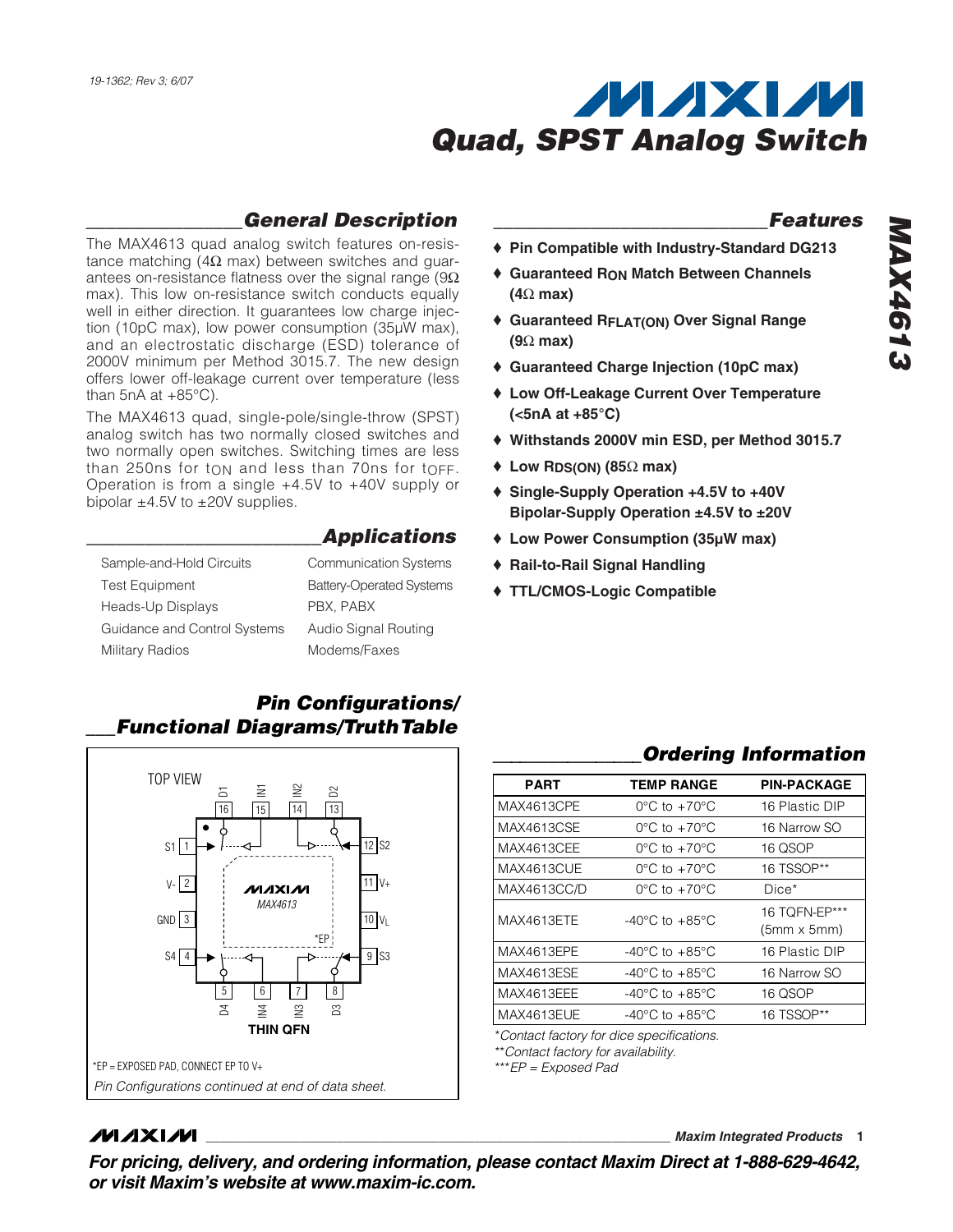#### **ABSOLUTE MAXIMUM RATINGS**

Voltage Referenced to GND

| Voltage Referenced to GND                 | Continuous Power Dissipation $(T_A = +70^{\circ}C)$ |
|-------------------------------------------|-----------------------------------------------------|
|                                           | Plastic DIP (derate 10.53mW/°C above +70°C) 842mW   |
|                                           | Narrow SO (derate 8.70mW/°C above +70°C) 696mW      |
|                                           |                                                     |
|                                           | Thin QFN (derate 33.3mW/°C above +70°C)2667mW       |
|                                           | TSSOP (derate 6.7mW/°C above +70°C) 457mW           |
| or 30mA (whichever occurs first)          | Operating Temperature Ranges                        |
|                                           |                                                     |
| Peak Current, S or D                      |                                                     |
| (pulsed at 1ms, 10% duty cycle max) 100mA |                                                     |
|                                           | Lead Temperature (soldering, 10sec)+300°C           |

**Note 1:** Signals on S\_, D\_, or IN\_ exceeding V+ or V- are clamped by internal diodes. Limit forward current to maximum current rating.

*Stresses beyond those listed under "Absolute Maximum Ratings" may cause permanent damage to the device. These are stress ratings only, and functional operation of the device at these or any other conditions beyond those indicated in the operational sections of the specifications is not implied. Exposure to absolute maximum rating conditions for extended periods may affect device reliability.*

#### **ELECTRICAL CHARACTERISTICS—Dual Supplies**

(V+ = 15V, V- = -15V, V<sub>L</sub> = 5V, GND = 0V, V<sub>INH</sub> = 2.4V, V<sub>INL</sub> = 0.8V, T<sub>A</sub> = T<sub>MIN</sub> to T<sub>MAX</sub>, unless otherwise noted.)

| <b>PARAMETER</b>                         | <b>SYMBOL</b>                | <b>CONDITIONS</b>                              |                              | <b>MIN</b> | <b>TYP</b><br>(Note 2) | <b>MAX</b>   | <b>UNITS</b> |
|------------------------------------------|------------------------------|------------------------------------------------|------------------------------|------------|------------------------|--------------|--------------|
| <b>SWITCH</b>                            |                              |                                                |                              |            |                        |              |              |
| Analog Signal Range                      | VANALOG                      | (Note 3)                                       |                              | $-15$      |                        | 15           | $\vee$       |
| Drain-Source On-Resistance               | R <sub>DS</sub> (ON)         | $V_D = \pm 10V$ .                              | $T_A = +25$ °C               |            | 55                     | 70           | $\Omega$     |
|                                          |                              | $Is = 1mA$                                     | $TA = TMIN TO TMAX$          |            |                        | 85           |              |
| On-Resistance Match                      | $\Delta$ R <sub>DS(ON)</sub> | $VD = ±10V$ .                                  | $TA = +25^{\circ}C$          |            |                        | 4            | $\Omega$     |
| Between Channels (Note 4)                |                              | $Is = 1mA$                                     | $TA = TMIN$ to $TMAX$        |            |                        | 5            |              |
| On-Resistance Flatness (Note 4)          |                              | $V_D = \pm 5V$ .                               | $T_A = +25^{\circ}C$         |            |                        | 9            | $\Omega$     |
|                                          | RFLAT(ON)                    | $Is = 1mA$                                     | $T_A = T_{MIN}$ to $T_{MAX}$ |            |                        | 15           |              |
| Source Leakage Current                   |                              | $V_D = \pm 14V$ .                              | $T_A = +25^{\circ}C$         | $-0.50$    | 0.01                   | 0.50         | nA           |
| (Note 5)                                 | IS(OFF)                      | $V_S = \pm 14V$                                | $T_A = T_{MIN}$ to $T_{MAX}$ | $-5$       |                        | 5            |              |
| Drain-Off Leakage Current                |                              | $V_D = \pm 14V$ .<br>ID(OFF)<br>$Vs = \mp 14V$ | $T_A = +25$ °C               | $-0.50$    | 0.01                   | 0.50         | nA           |
| (Note 5)                                 |                              |                                                | $TA = TMIN$ to $TMAX$        | $-5$       |                        | 5            |              |
| $I_{D(ON)}$<br>Drain-On Leakage Current  | $V_D = \pm 14V$ ,            | $TA = +25^{\circ}C$                            | $-0.50$                      | 0.08       | 0.50                   | nA           |              |
| (Note 5)                                 | or<br>IS(ON)                 | $Vs = ±14V$                                    | $T_A = T_{MIN}$ to $T_{MAX}$ | $-10$      |                        | 10           |              |
| <b>INPUT</b>                             |                              |                                                |                              |            |                        |              |              |
| Input Current with<br>Input Voltage High | <b>I</b> INH                 | $V_{\text{IN}}$ = 2.4V, all others = 0.8V      |                              | $-0.5$     | $-0.00001$             | 0.5          | μA           |
| Input Current with<br>Input Voltage Low  | <b>IINL</b>                  | $V_{IN} = 0.8V$ , all others = 2.4V            |                              | $-0.5$     | $-0.00001$             | 0.5          | μA           |
| <b>SUPPLY</b>                            |                              |                                                |                              |            |                        |              |              |
| Power-Supply Range                       | $V+$ , $V-$                  |                                                |                              | ±4.5       |                        | ±20.0        | $\vee$       |
| Positive Supply Current<br>$ + $         |                              | All channels on or off.<br>$V_{IN} = 0$ or 5V  | $T_A = +25$ °C               | $-1$       | 0.001                  | $\mathbf{1}$ | μA           |
|                                          |                              |                                                | $T_A = T_{MIN}$ to $T_{MAX}$ | $-5$       |                        | 5            |              |
|                                          | $\vert$ -                    | All channels on or off.                        | $TA = +25^{\circ}C$          | $-1$       | 0.001                  | 1            | μA           |
| <b>Negative Supply Current</b>           |                              | $V_{IN} = 0$ or 5V                             | $TA = TMIN$ to $TMAX$        |            |                        | 5            |              |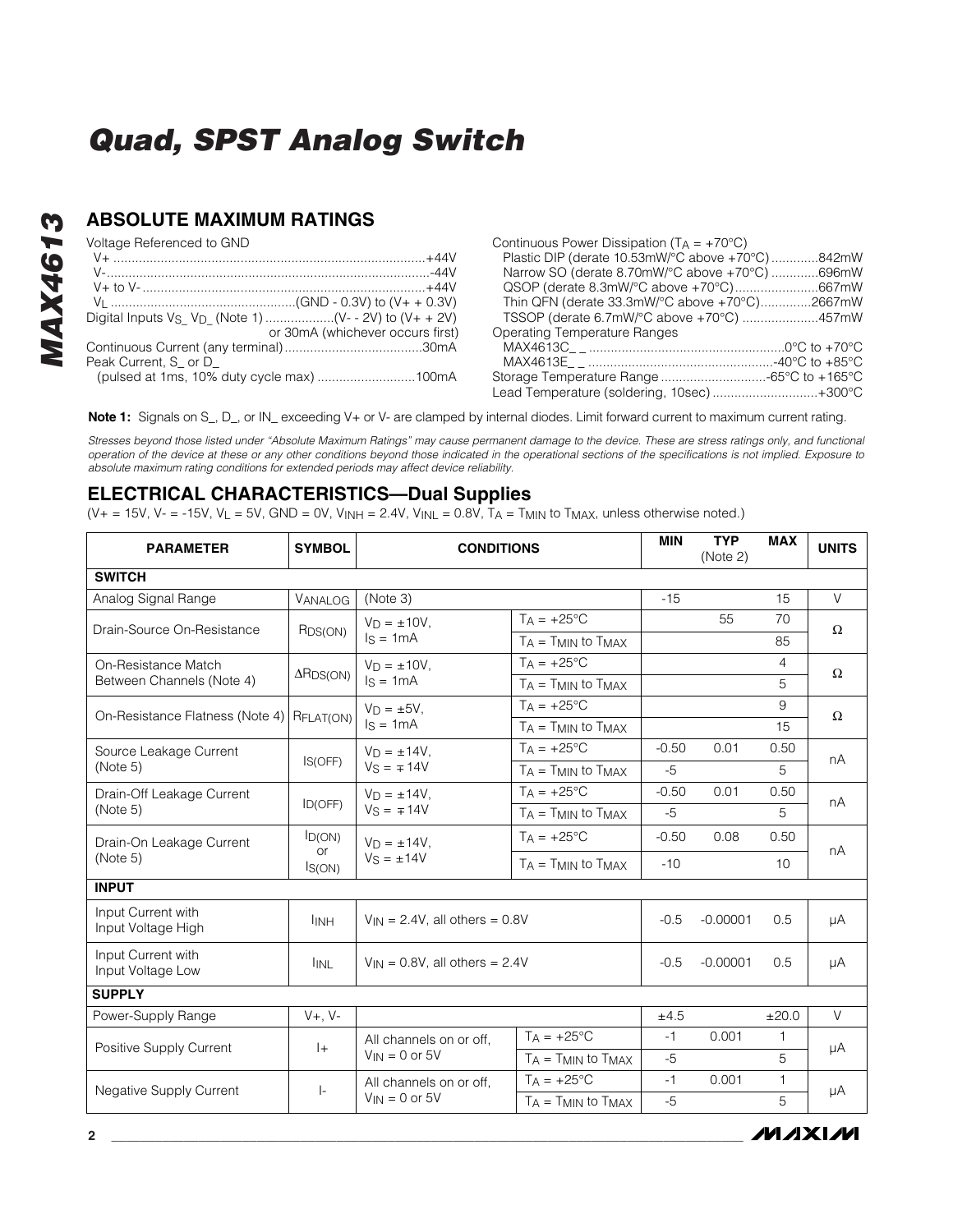#### **ELECTRICAL CHARACTERISTICS—Dual Supplies (continued)**

(V+ = 15V, V- = -15V, V<sub>L</sub> = 5V, GND = 0V, V<sub>INH</sub> = 2.4V, V<sub>INL</sub> = 0.8V, T<sub>A</sub> = T<sub>MIN</sub> to T<sub>MAX</sub>, unless otherwise noted.)

| <b>PARAMETER</b>                          | <b>SYMBOL</b>      | <b>CONDITIONS</b>                                         |                              | <b>MIN</b> | <b>TYP</b><br>(Note 2) | <b>MAX</b> | <b>UNITS</b> |
|-------------------------------------------|--------------------|-----------------------------------------------------------|------------------------------|------------|------------------------|------------|--------------|
|                                           |                    | All channels on or off.                                   | $T_A = +25^{\circ}C$         | -1         | 0.001                  |            |              |
| Logic Supply Current                      | IL.                | $V_{IN} = 0$ or 5V                                        | $T_A = T_{MIN}$ to $T_{MAX}$ | $-5$       |                        | 5          | μA           |
| <b>Ground Current</b>                     | <b>IGND</b>        | All channels on or off.                                   | $T_A = +25$ °C               | $-1$       | $-0.0001$              |            | μA           |
|                                           |                    | $V_{IN} = 0$ or 5V                                        | $T_A = T_{MIN}$ to $T_{MAX}$ | $-5$       |                        | 5          |              |
| <b>DYNAMIC</b>                            |                    |                                                           |                              |            |                        |            |              |
| Turn-On Time (Note 3)                     | ton                | $Vs = ±10V$ , Figure 2                                    | $TA = +25^{\circ}C$          |            | 150                    | 250        | ns           |
| Turn-Off Time (Note 3)                    | <b>t</b> OFF       | $V_S = \pm 10V$ , Figure 2                                | $T_A = +25^{\circ}C$         |            | 90                     | 120        | ns           |
| Break-Before-Make Time<br>Delay (Note 3)  | t <sub>D</sub>     | Figure 3                                                  | $T_A = +25^{\circ}C$         | 5          | 20                     |            | ns           |
| Charge Injection (Note 3)                 | Q                  | $C_L = 1nF$ , $V_{GEN} = 0$ ,<br>$RGEN = 0$ , Figure 4    | $Ta = +25^{\circ}C$          |            | 5                      | 10         | pC           |
| Off-Isolation Rejection<br>Ratio (Note 6) | <b>OIRR</b>        | $R_L = 50\Omega$ , $C_L = 5pF$ ,<br>$f = 1$ MHz, Figure 5 | $T_A = +25$ °C               |            | 60                     |            | dB           |
| Crosstalk (Note 7)                        |                    | $R_L = 50\Omega$ , $C_L = 5pF$ ,<br>$f = 1$ MHz, Figure 6 | $T_A = +25$ °C               |            | 100                    |            | dB           |
| Source-Off Capacitance                    | Cs(OFF)            | $f = 1$ MHz, Figure 7                                     | $TA = +25^{\circ}C$          |            | $\overline{4}$         |            | рF           |
| Drain-Off Capacitance                     | $C_{D(OFF)}$       | $f = 1$ MHz, Figure 7                                     | $T_A = +25^{\circ}C$         |            | 4                      |            | рF           |
| Source-On Capacitance                     | C <sub>S(ON)</sub> | $f = 1$ MHz, Figure 8                                     | $T_A = +25^{\circ}C$         |            | 16                     |            | рF           |
| Drain-On Capacitance                      | $C_{D(ON)}$        | $f = 1$ MHz, Figure 8                                     | $T_A = +25$ °C               |            | 16                     |            | pF           |

#### **ELECTRICAL CHARACTERISTICS—Single Supply**

 $(V_+ = 12V, V_- = 0V, V_L = 5V, GND = 0V, V_{INH} = 2.4V, V_{INL} = 0.8V, T_A = T_{MIN}$  to  $T_{MAX}$ , unless otherwise noted.)

| <b>PARAMETER</b>              | <b>SYMBOL</b>           | <b>CONDITIONS</b>             |                              |          | <b>TYP</b><br>(Note 2) | <b>MAX</b> | <b>UNITS</b> |
|-------------------------------|-------------------------|-------------------------------|------------------------------|----------|------------------------|------------|--------------|
| <b>SWITCH</b>                 |                         |                               |                              |          |                        |            |              |
| Analog Signal Range           | VANALOG                 |                               |                              | $\Omega$ |                        | 12         | V            |
| Drain-Source                  |                         | $V_L = 5V$ ; $V_D = 3V$ , 8V; | $Ta = +25^{\circ}C$          |          | 100                    | 160        | Ω            |
| On-Resistance                 | RDS(ON)                 | $Is = 1mA$                    | $TA = TMIN$ to $TMAX$        |          |                        | 200        |              |
| <b>SUPPLY</b>                 |                         |                               |                              |          |                        |            |              |
| Power-Supply Range            | $V_{+}$ , $V_{-}$       |                               |                              | 4.5      |                        | 40         | $\vee$       |
| $ +$                          | All channels on or off. | $T_A = +25$ °C                | $-1$                         | 0.001    |                        | μA         |              |
| Power-Supply Current          |                         | $V_{IN} = 0$ or 5V            | $TA = TMIN$ to $TMAX$        | $-5$     |                        | 5          |              |
|                               | $\vert$ -               | All channels on or off.       | $TA = +25^{\circ}C$          | $-1$     | $-0.0001$              |            |              |
| Negative Supply Current       | $V_{IN} = 0$ or 5V      | $T_A = T_{MIN}$ to $T_{MAX}$  | $-5$                         |          | 5                      | μA         |              |
| IL<br>Logic Supply Current    | All channels on or off. | $T_A = +25^{\circ}C$          | $-1$                         | 0.001    |                        |            |              |
|                               |                         | $V_{IN} = 0$ or 5V            | $T_A = T_{MIN}$ to $T_{MAX}$ | $-5$     |                        | 5          | μA           |
|                               |                         | All channels on or off.       | $T_A = +25$ °C               | $-1$     | $-0.0001$              |            |              |
| Ground Current<br><b>IGND</b> |                         | $V_{IN} = 0$ or $5V$          | $TA = TMIN$ to $TMAX$        | $-5$     |                        | 5          | μA           |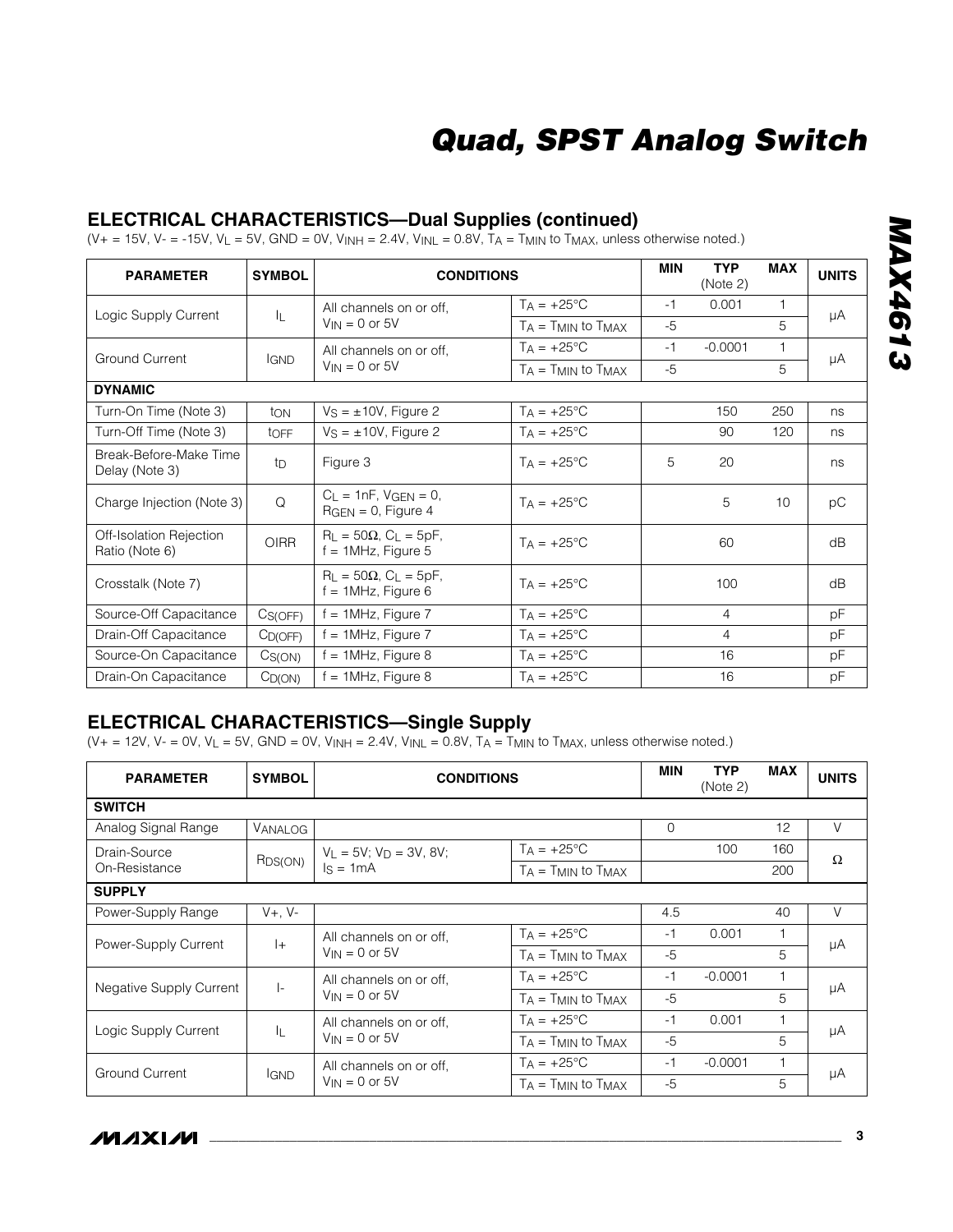#### **ELECTRICAL CHARACTERISTICS—Single Supply (continued)**

 $(V_{+} = 12V, V_{-} = 0, V_{L} = 5V, GND = 0V, V_{INH} = 2.4V, V_{INL} = 0.8V, T_A = T_{MIN}$  to  $T_{MAX}$ , unless otherwise noted.)

| <b>PARAMETER</b>          | <b>SYMBOL</b> | <b>CONDITIONS</b>                                      |                      |  | <b>TYP</b><br>(Note 2) | <b>MAX</b> | <b>UNITS</b> |
|---------------------------|---------------|--------------------------------------------------------|----------------------|--|------------------------|------------|--------------|
| <b>DYNAMIC</b>            |               |                                                        |                      |  |                        |            |              |
| Turn-On Time (Note 3)     | ton           | $V_S = 8V$ , Figure 2                                  | $T_A = +25^{\circ}C$ |  | 300                    | 400        | ns           |
| Turn-Off Time (Note 3)    | tOFF          | $V_S = 8V$ , Figure 2                                  | $Ta = +25^{\circ}C$  |  | 60                     | 200        | ns           |
| Charge Injection (Note 3) | Q             | $C_L = 1nF$ , $V_{GEN} = 0$ ,<br>$RGEN = 0$ , Figure 4 | $TA = +25^{\circ}C$  |  |                        | 10         | рC           |

**Note 2:** Typical values are for **design aid only,** are not guaranteed and are not subject to production testing. The algebraic convention, where the most negative value is a minimum and the most positive value a maximum, is used in this data sheet.

**Note 3:** Guaranteed by design.

**Note 4:** On-resistance match between channels and flatness are guaranteed only with bipolar-supply operation. Flatness is defined as the difference between the maximum and the minimum value of on-resistance as measured at the extremes of the specified analog signal range.

**Note 5:** Leakage parameters IS(OFF), ID(OFF), ID(ON), and IS(ON) are 100% tested at the maximum rated hot temperature and guaranteed at +25°C. **Note 6:** Off-Isolation Rejection Ratio = 20log (V<sub>D</sub>/V<sub>S</sub>).

**Note 7:** Between any two switches.



VIN (V)



**ON-RESISTANCE vs. VD (UNIPOLAR SUPPLY VOLTAGE)**





**ON-RESISTANCE vs. VD (BIPOLAR SUPPLY VOLTAGE)**





**SWITCHING THRESHOLD vs.** 



**ON-RESISTANCE vs. VD (BIPOLAR SUPPLY VOLTAGE AND TEMPERATURE)**





**MAX4613** *MAX4613*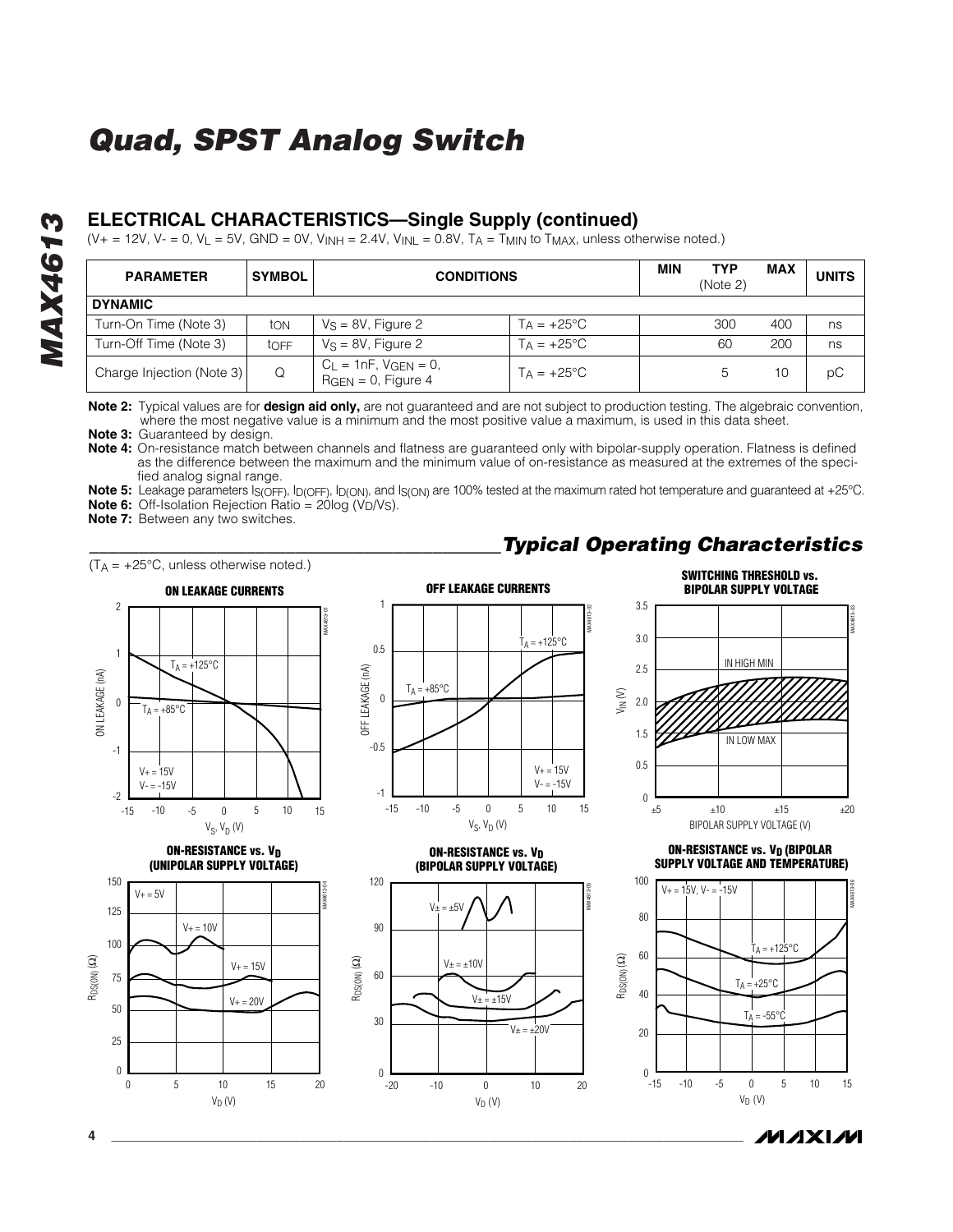

#### *\_\_\_\_\_\_\_\_\_\_\_\_\_\_\_\_\_\_\_\_\_\_\_\_\_\_\_\_\_Typical Operating Characteristics (continued)*

*MAX4613*

**MAX4613**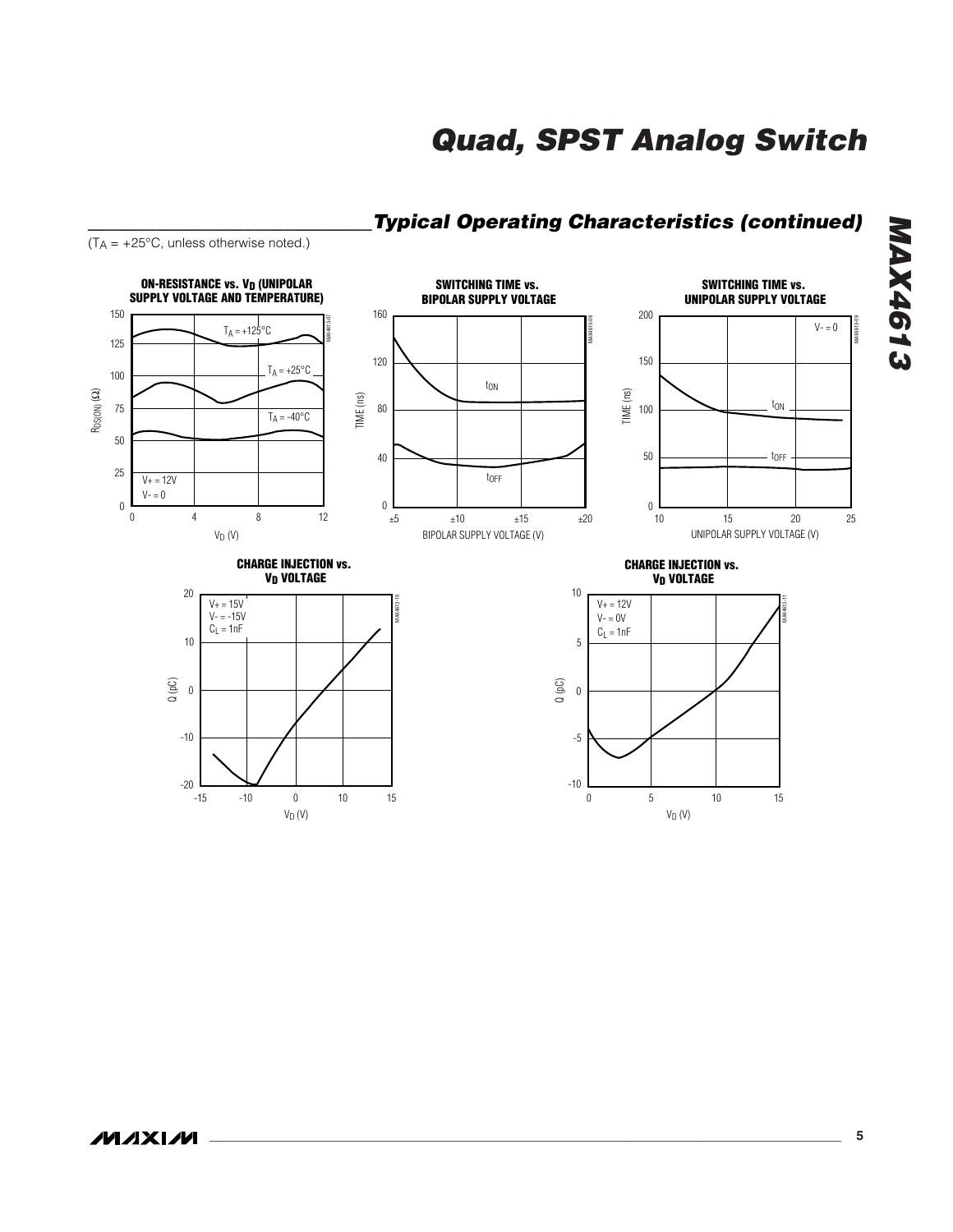#### *Pin Description*

| <b>PIN</b>          |              | <b>NAME</b>    | <b>FUNCTION</b>                                      |  |
|---------------------|--------------|----------------|------------------------------------------------------|--|
| <b>DIP/SO/TSSOP</b> | THIN QFN     |                |                                                      |  |
| 1, 8, 9, 16         | 6, 7, 14, 15 | $IN1-N4$       | Logic Control Input                                  |  |
| 2, 7, 10, 15        | 5, 8, 13, 16 | $D1-D4$        | Analog-Switch Drain Output                           |  |
| 3, 6, 11, 14        | 1, 4, 9, 12  | $S1-S4$        | Analog-Switch Source Output                          |  |
| 4                   | 2            | V-             | Negative-Supply Voltage Input                        |  |
| 5                   | 3            | <b>GND</b>     | Ground                                               |  |
| 12                  | 10           | V <sub>L</sub> | Logic-Supply Voltage Input                           |  |
| 13                  | 11           | $V +$          | Positive-Supply Voltage Input-Connected to Substrate |  |
|                     | EP           | <b>PAD</b>     | Exposed Pad. Connect PAD to V+.                      |  |

#### *Applications Information*

#### *General Operation*

- 1) Switches are open when power is off.
- 2) IN\_, D\_, and S\_ should not exceed V+ or V-, even with the power off.
- 3) Switch leakage is from each analog switch terminal to V+ or V-, not to other switch terminals.

#### *Operation with Supply Voltages Other than ±15V*

Using supply voltages less than  $±15V$  will reduce the analog signal range. The MAX4613 operates with  $\pm$ 4.5V to  $\pm$ 20V bipolar supplies or with a  $+$ 4.5V to  $+$ 40V single supply; connect V- to GND when operating with a single supply. Also, all device types can operate with unbalanced supplies such as +24V and -5V. VL must be connected to +5V to be TTL compatible, or to V+ for CMOS-logic level inputs. The *Typical Operating Characteristics* graphs show typical on-resistance with ±20V, ±15V, ±10V, and ±5V supplies. (Switching times increase by a factor of two or more for operation at  $\pm$ 5V.)

#### *Overvoltage Protection*

Proper power-supply sequencing is recommended for all CMOS devices. Do not exceed the absolute maximum ratings because stresses beyond the listed ratings may cause permanent damage to the devices. Always sequence V+ on first, followed by V<sub>L</sub>, V-, and logic inputs. If power-supply sequencing is not possible, add two small, external signal diodes in series with supply pins for overvoltage protection (Figure 1). Adding diodes reduces the analog signal range to 1V below V+ and 1V above V-, but low switch resistance and low leakage characteristics are unaffected. Device operation is unchanged, and the difference between V+ and Vshould not exceed +44V.



*Figure 1. Overvoltage Protection Using External Blocking Diodes*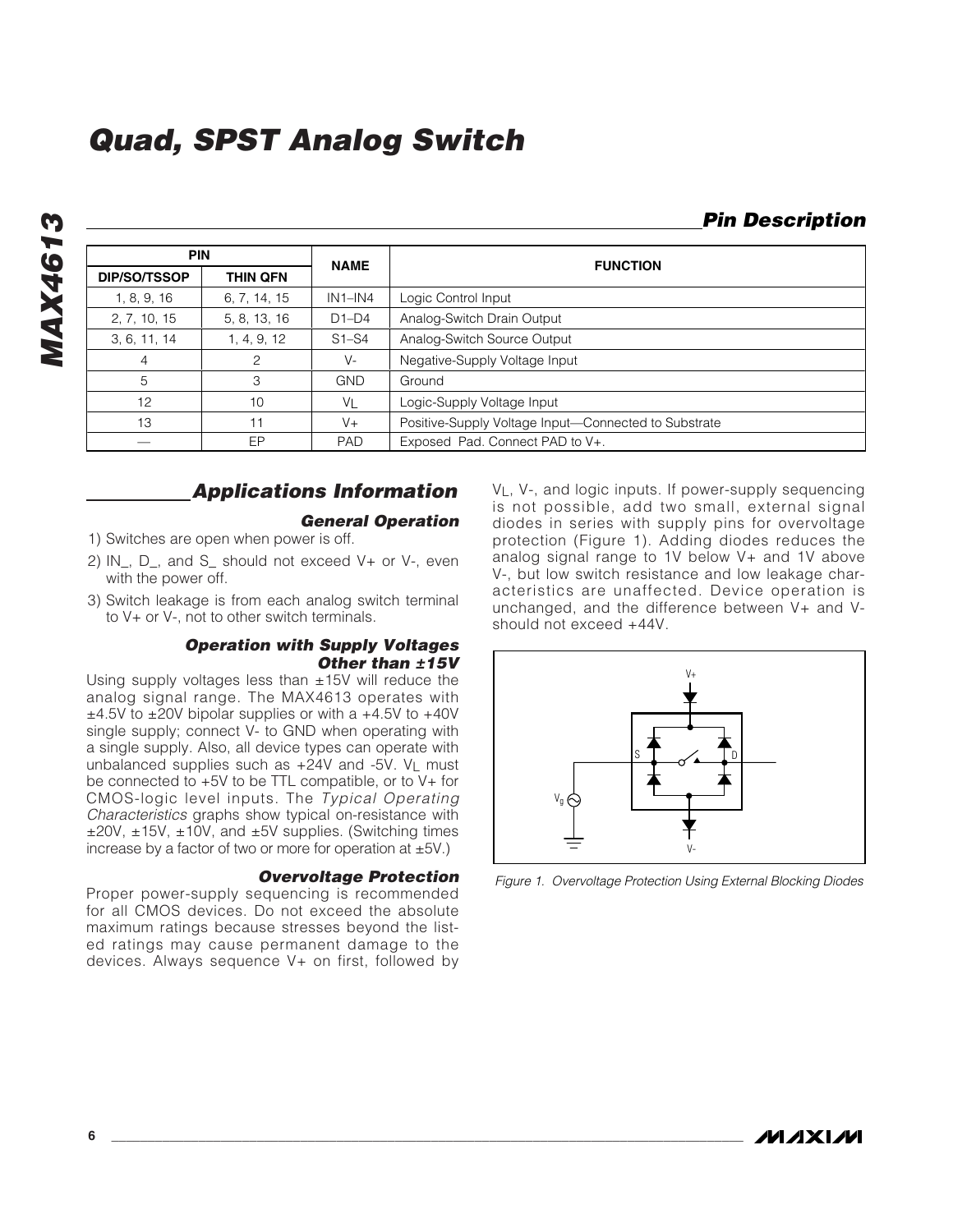

#### *Timing Diagrams/Test Circuits*



*Figure 2. Switching Time*

**MAXMI** 

*Figure 3. Break-Before-Make Test Circuit*

#### *\_\_\_\_\_\_\_\_\_\_\_\_\_\_\_\_\_\_\_\_Revision History*

Pages changed at Rev 3: 1, 9, 10

*MAX4613*

**MAX4613**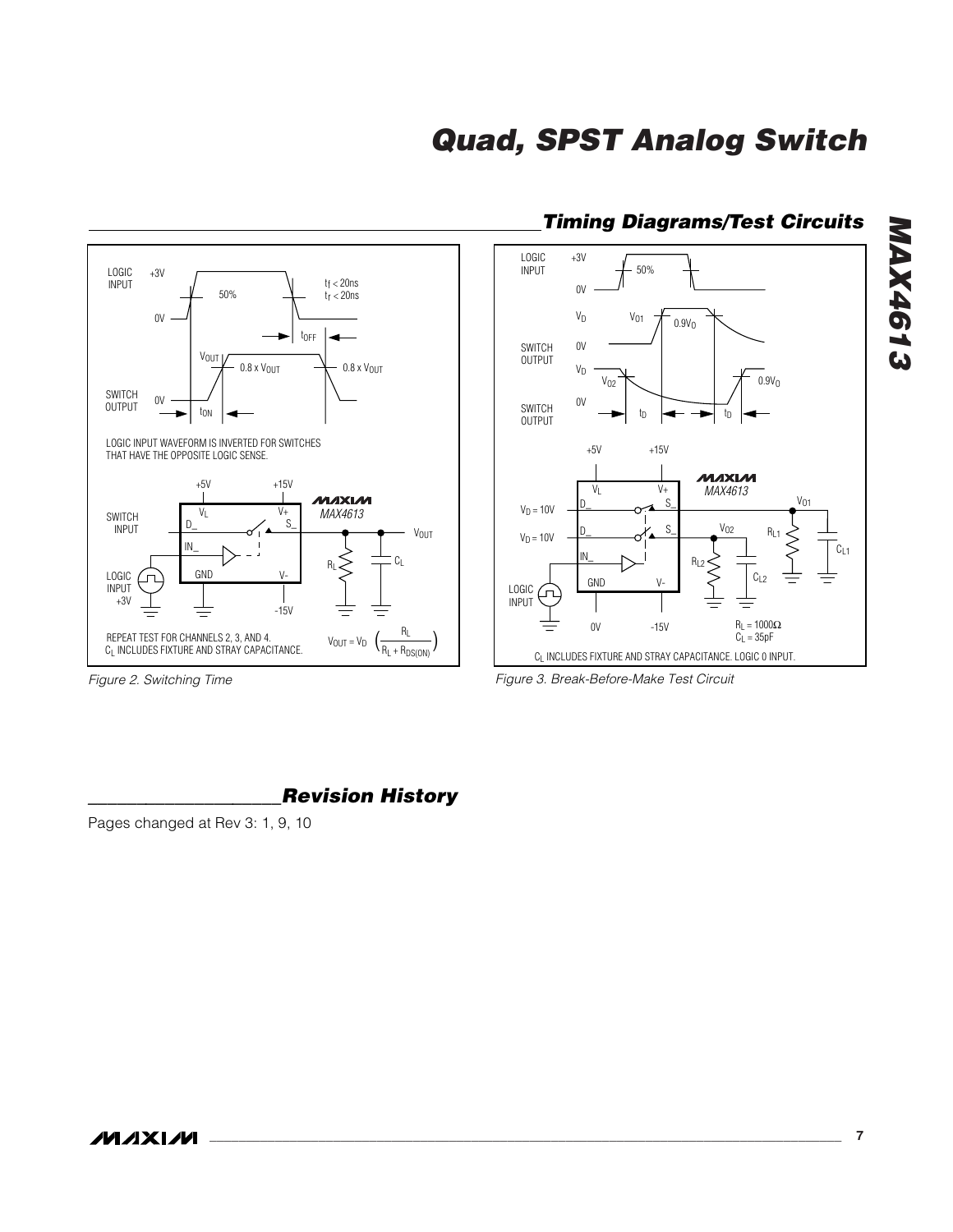**MAX4613** *MAX4613*



*Figure 4. Charge Injection*



*Figure 5. Off-Isolation Rejection Ratio*

#### *\_\_\_\_\_\_\_\_\_\_\_\_\_\_\_\_\_\_\_\_\_\_\_\_\_\_\_\_\_\_\_\_\_Timing Diagrams/Test Circuits (continued)*



*Figure 6. Crosstalk*



*Figure 7. Source/Drain-Off Capacitance*



*Figure 8. Source/Drain-On Capacitance*

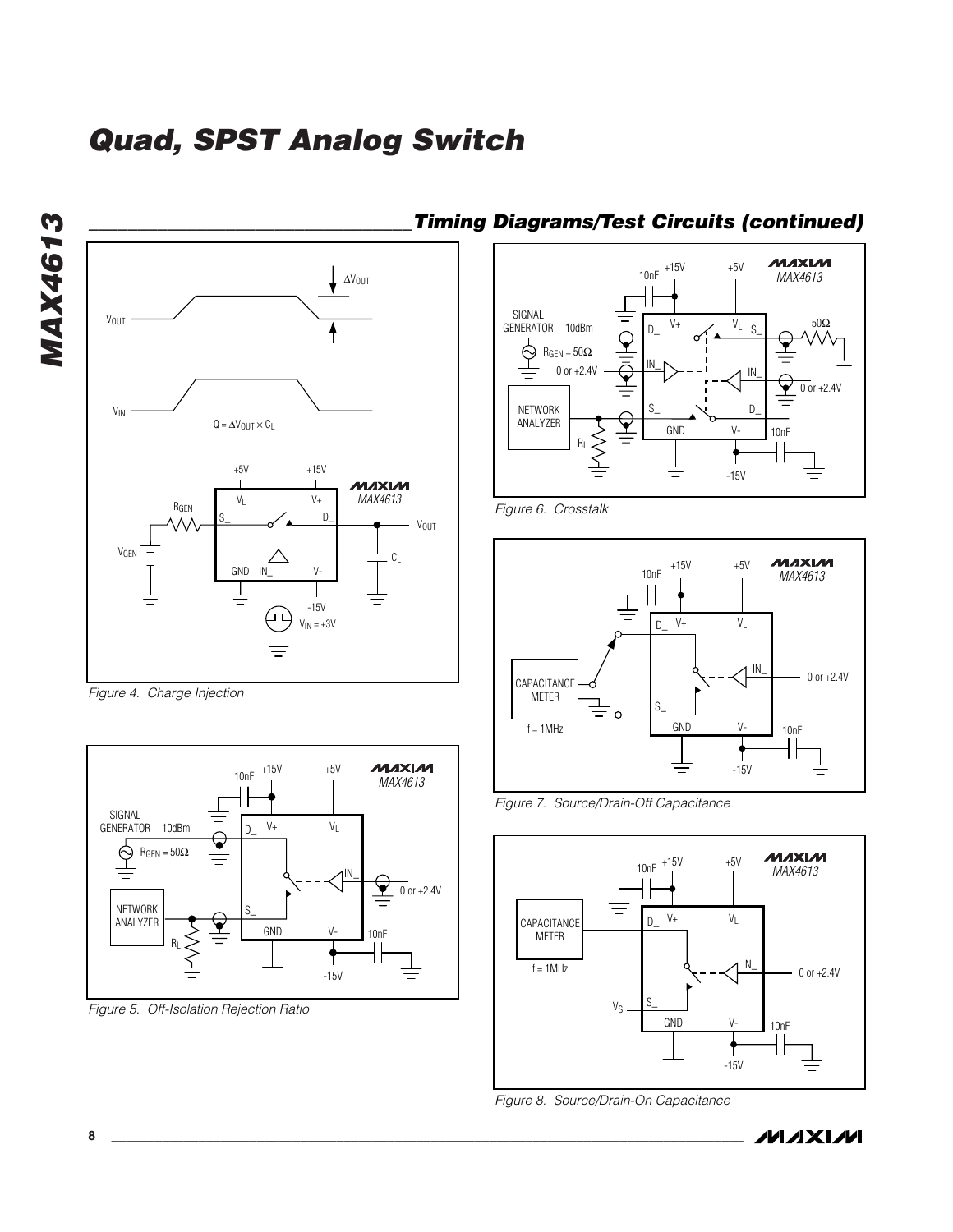

# *MAX4613* **MAX461:**

#### *Package Information*

(The package drawing(s) in this data sheet may not reflect the most current specifications. For the latest package outline information go to **www.maxim-ic.com/packages**.)